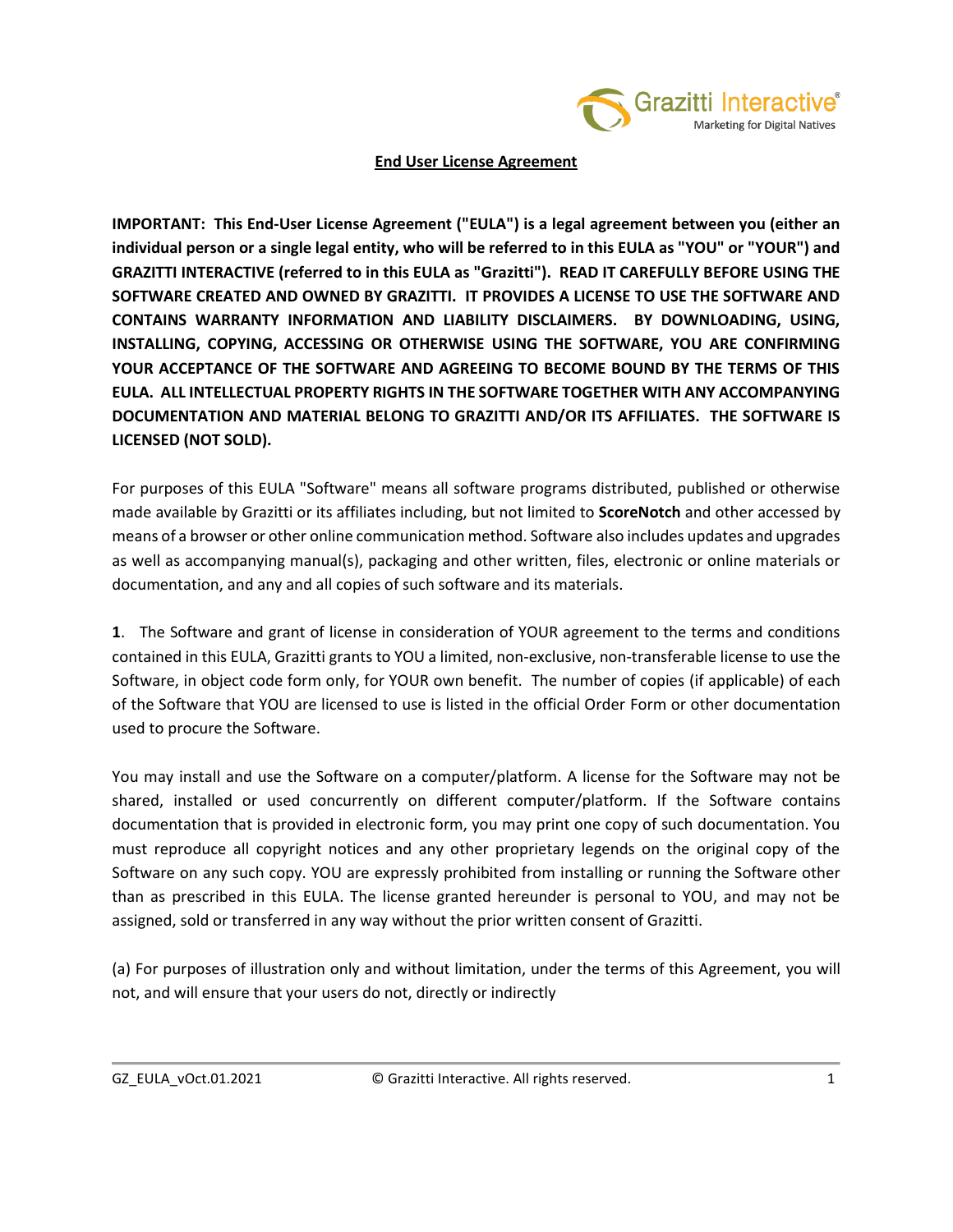

(i) transfer the license for the Software or seek to sublicense or assign the license or YOUR rights under it.

(ii) use, copy or transfer the Software or other component parts of the Software except as expressly permitted by this Agreement.

(iii) distribute, rent, sell, loan, lease, sublicense or otherwise deal in the Software and or any other component elements of the Software.

(iv) alter, adapt, merge, modify or translate the Software or other component elements of the Software in any way, or for any purpose, other than with the prior written consent of Grazitti;

(v) reverse engineer, disassemble or decompile the Software or otherwise attempt to obtain the source code for the Software; or

(vi) adapt, alter, created derivative works based on, modify, or translate the Software, in whole or in part; (vii) remove, change or obscure any identification marks or notices of proprietary rights and restrictions on or in the Software and any other component elements of the Software;

(viii) use or access the Software to build or support, and/or assist a third party in building or supporting products or services competitive to Software;

(ix) make the Software available to anyone other than your users or use the Software for the benefit of any unrelated third party;

(x) electronically transfer the Software in whole or in part from its computer server or platform, or any other computer or device, to any third party, or enable any timesharing or service bureau use of the Software to any third party.

The Software is proprietary to Grazitti and/or its Affiliates. All rights, title and interest in and to the Software and all copyright, trade secret rights, patents, trademarks and any other intellectual property or proprietary rights in and to the Software, and all copies of the Software regardless of the form or media on which it exists, shall at all times, remain the exclusive property of Grazitti and/or its Affiliates. All rights not expressly granted under this Agreement are reserved by Grazitti.

YOU agree that in the event of actual or threatened breach of this Section by YOU, Grazitti will have no adequate remedy at law and will be entitled to immediate and injunctive and other equitable relief, without bond and without the necessity of showing actual money damages.

# **2. Termination**

This EULA and the licenses granted hereunder may be terminated by Grazitti, without refund, if YOU fail to make full payment of any amount due to Grazitti in accordance with this or any other agreement with Grazitti. Notwithstanding the foregoing, YOUR rights to use the Software will terminate automatically if YOU fail to comply with any terms of this EULA. Within ten (10) days of termination of this EULA, YOU will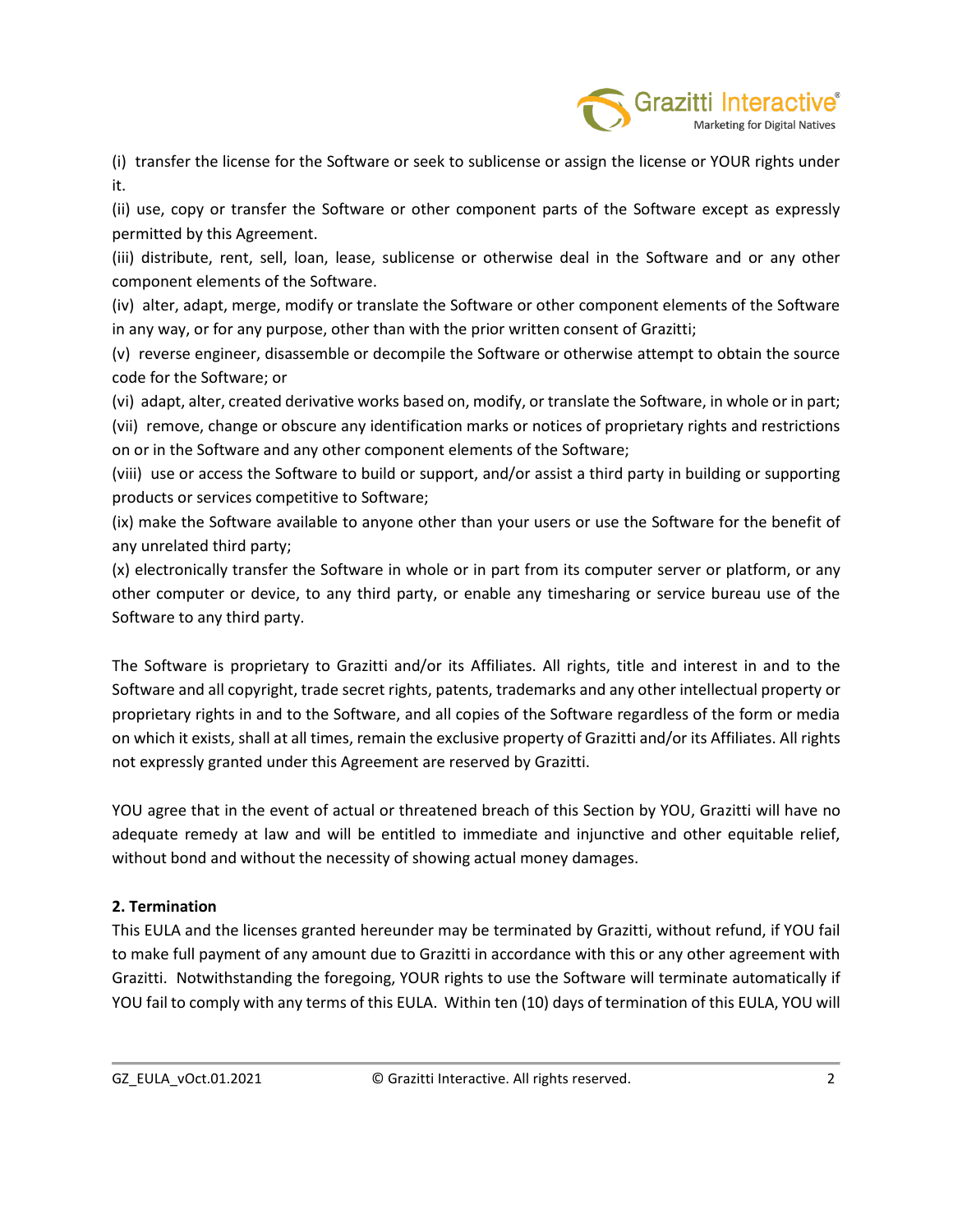

return the original, as well as all copies or part copies of the Software, or will furnish to Grazitti a letter certifying the destruction of the original and any such copies.

### **3. Warranty**

Grazitti warrants to YOU, for a license period from your receipt of the Software, that the medium on which the Software is recorded or delivered will be free from defects in material and workmanship under normal conditions of use.

Grazitti does not warrant or guarantee that YOU will have uninterrupted or error free service from the Software. Grazitti' entire liability and YOUR exclusive remedy for any breach of the foregoing warranty will be, at Grazitti' option either

(a) to repair or replace the Software or encryption medium which does not conform or

(b) to refund the price paid to Grazitti for the Software and terminate this EULA. This warranty excludes defects caused by accidents, abuse, poor storage or handling, or by any act not conforming with documentation supplied with the Software.

# **4. Exclusion of Other Warranties**

No employee, agent, representative or affiliate of Grazitti has authority to bind Grazitti to any oral representations or warranty concerning the Software. Any written representation or warranty not expressly contained in this EULA will not be enforceable. The disclaimers and limitations on liability set forth above are fundamental elements of the basis of the agreement between Grazitti and YOU. YOU expressly acknowledge and agree that Grazitti would not be able to provide the Software on an economic basis without such limitations. Such disclaimers and limitations on liability shall inure to the benefit of Grazitti' licensors, if any.

#### **5. Data Security**

Grazitti will not have any access to YOUR data through the product installed on YOUR instance. On YOUR request in accordance with YOUR documented instructions, Grazitti may access the data to provide support services, however, the data will only be stored in YOUR instance and will never be downloaded by Grazitti.

#### **6. Disclaimer**

Grazitti makes no warranties, whether express, implied, or statutory regarding or relating to the Software or any updates or upgrades thereto, or any materials or services furnished or provided to you under this EULA, including maintenance and support. Grazitti expressly and specifically disclaims all implied warranties of merchantability, fitness for a particular purpose, results, workmanlike effort, course of dealing and title, and noninfringement with respect to the Software and said other materials and services,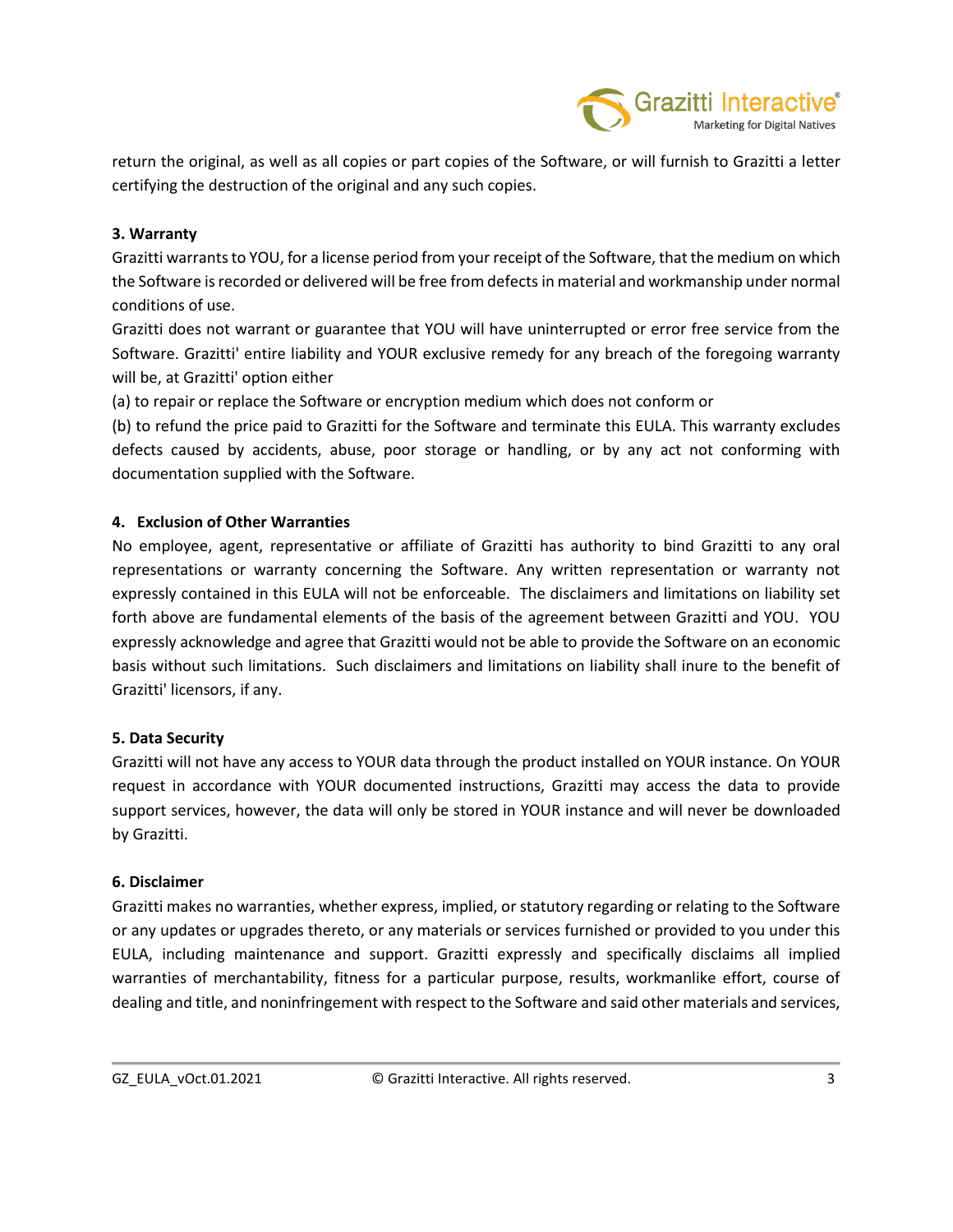

and with respect to the use of any of the foregoing. Grazitti does not warrant that the operation of the Software will be error free or uninterrupted.

Grazitti shall not be held liable or responsible for any refund in the below mentioned circumstances:

- Salesforce stops their services.
- Grazitti Software stops working because of any changes made by Salesforce in their services or business model or data availability or connectivity.

# **7. Limitation of Liability**

To the maximum extent permitted by law, Grazitti shall not be liable, under any contract, negligence, strict liability or other legal or equitable theory for any of the following, however caused and whether arising under contract or tort, including negligence or otherwise:

(a) any loss of business;

- (b) loss of reputation;
- (c) loss of profits or goodwill;
- (d) loss of use;
- (e) loss or damage to or corruption of data;
- (f) the unauthorized disclosure of sensitive, valuable, or confidential information;
- (g) loss attributable to your failure to make and retain reasonable backups of your data;
- (h) interruption of business;
- (i) any indirect, special, incidental, punitive or consequential damages; and
- (j) any costs of procuring substitute goods, services, technology or rights.

You hereby acknowledge that the allocation of risk in this Agreement reflects the price paid for the Software. If any exclusion, disclaimer or other provision contained in this EULA is held to be invalid for any reason by a court of competent jurisdiction and Grazitti becomes liable thereby for loss or damage that could otherwise be limited, such liability whether in contract, tort or otherwise, will not exceed the amount actually paid by YOU for the Software.

YOU shall indemnify and hold Grazitti harmless from and against any costs, losses, liabilities and expenses (including reasonable attorney'sfees) arising out of third party claims related to YOUR use of the Software or violation of this Agreement.

# **8. Governing Law and Dispute Resolution**

7.1 This Agreement shall be governed by and construed in accordance with the laws of India, without regard to conflict of law principles.

7.2 Any dispute, difference or controversy arising out of or in connection with this contract, including any